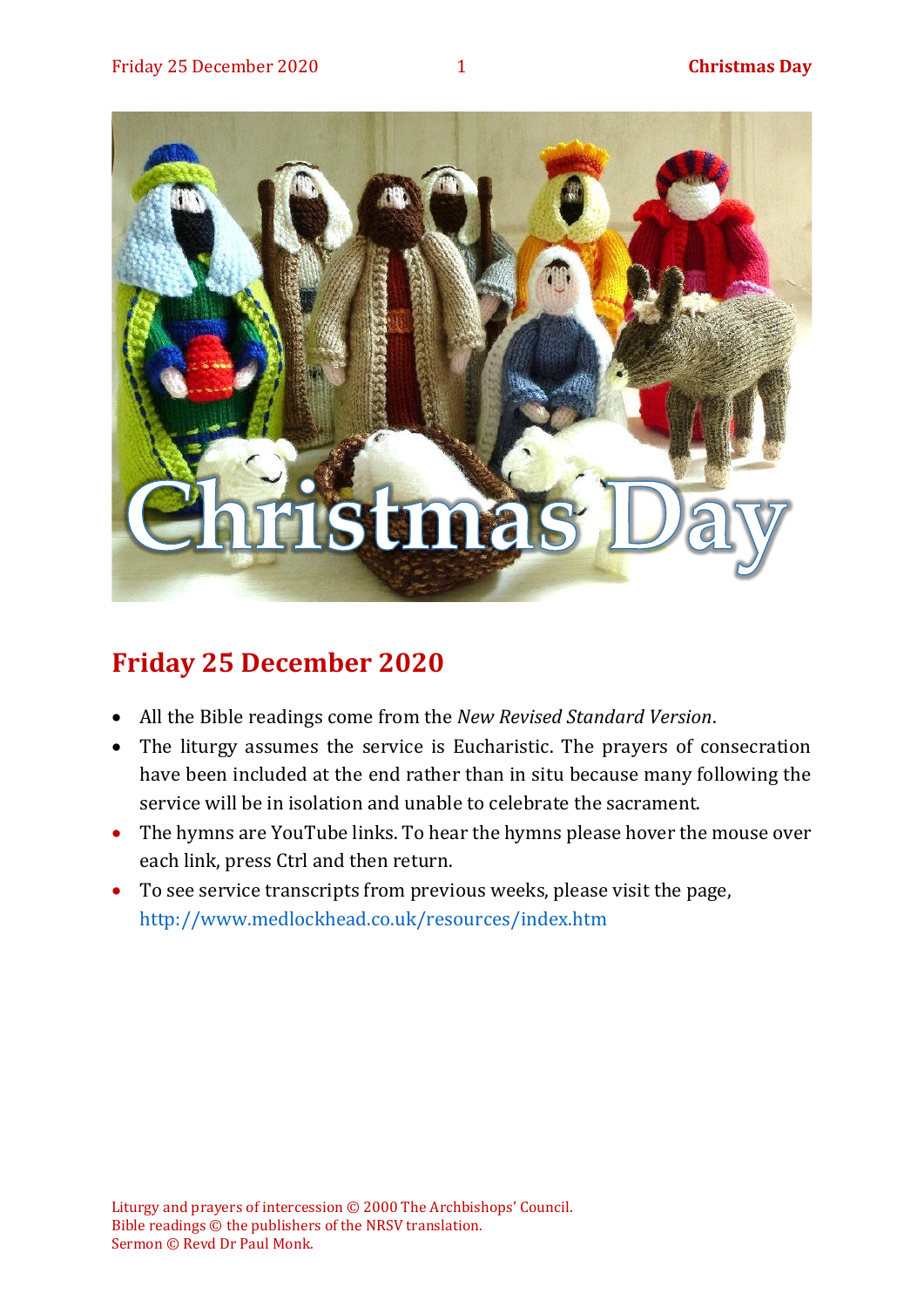## **Introduction and welcome**

HYMN 1 **[In the bleak midwinter](https://www.youtube.com/watch?v=r_dO91hQhkU)** (please click on this link to hear the hymn)

## **The Welcome**

In the name of the Father, and of the Son, and of the Holy Spirit

All **Amen.**

The Lord be with you

All **And also with you.**

## **The Preparation**

All **Almighty God,**

**to whom all hearts are open, all desires known, and from whom no secrets are hidden: cleanse the thoughts of our hearts by the inspiration of your Holy Spirit, that we may perfectly love you, and worthily magnify your holy name; through Christ our Lord. Amen.**

Our Lord Jesus Christ said: The first commandment is this: 'Hear, O Israel, the Lord our God is the only Lord. You shall love the Lord your God with all your heart, with all your soul, with all your mind, and with all your strength.'

And the second is this: 'Love your neighbour as yourself.' There is no other commandment greater than these. On these two commandments hang all the law and the prophets. All **Amen. Lord, have mercy.**

Hear the words of the angel to Joseph:

'You shall call his name Jesus, for he will save his people from their sins.' Let us therefore seek the forgiveness of God through Jesus the Saviour of the world.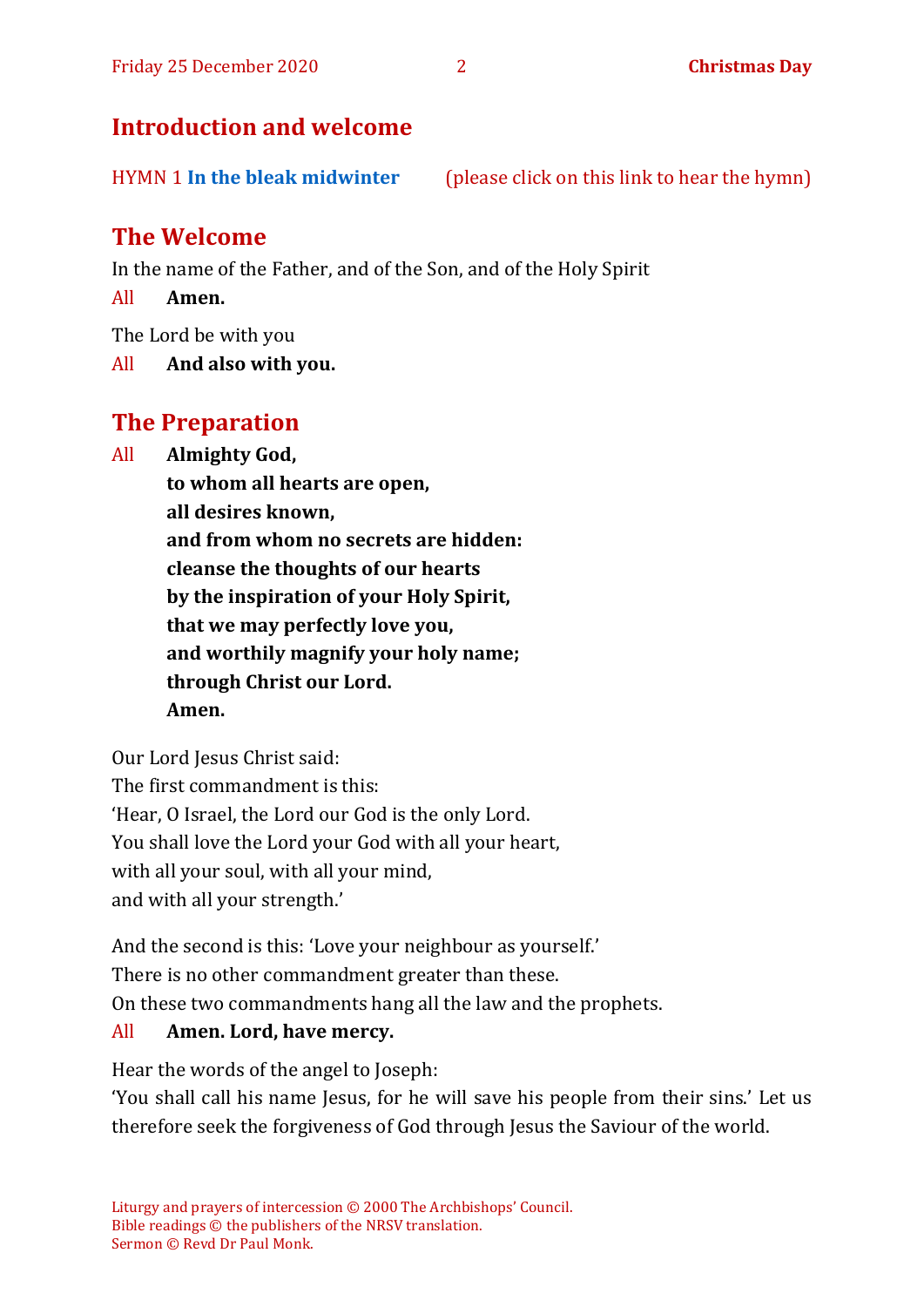All **Almighty God, our heavenly Father, we have sinned against you and against our neighbour in thought and word and deed, through negligence, through weakness, through our own deliberate fault. We are truly sorry and repent of all our sins. For the sake of your Son Jesus Christ, who died for us, forgive us all that is past and grant that we may serve you in newness of life to the glory of your name. Amen.**

Almighty God,

who forgives all who truly repent, have mercy upon you, pardon and deliver you from all your sins, confirm and strengthen you in all goodness, and keep you in life eternal; through Jesus Christ our Lord. All **Amen.**

## **The Gloria**

This Gloria is sung to the tune of 'Cwm Rhondda'. Click **[here](about:blank)** for the tune.

All **Glory be to God in Heaven, Songs of joy and peace we bring, Thankful hearts and voices raising, To creation's Lord we sing. Lord we thank you, Lord we praise you, Glory be to God our King: Glory be to God our King. Lamb of God, who on our shoulders, Bore the load of this world's sin; Only Son of God the Father, You have brought us peace within.**

Liturgy and prayers of intercession © 2000 The Archbishops' Council. Bible readings © the publishers of the NRSV translation. Sermon © Revd Dr Paul Monk.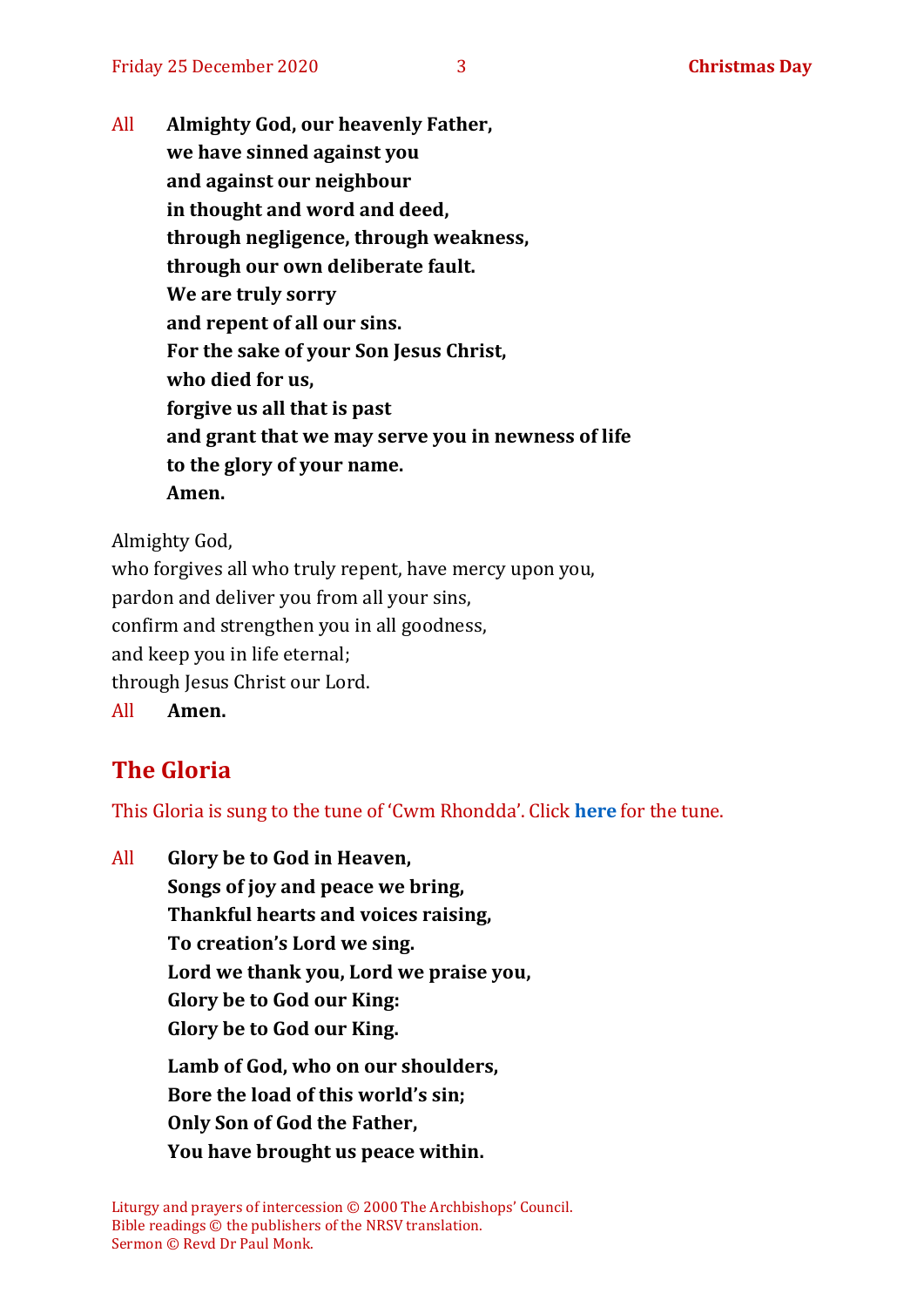**Lord, have mercy, Christ have mercy, Now your glorious reign begin: Now your glorious reign begin.**

**You O Son of God are Holy, You we praise with one accord. None in heav'n or earth is like you, Only you are Christ the Lord. With the Father and the Spirit, Ever worshipped and adored: Ever worshipped and adored.**

## **The Collect for Christmas Day**

Almighty God, you have given us your only-begotten Son to take our nature upon him and as at this time to be born of a pure virgin: grant that we, who have been born again and made your children by adoption and grace, may daily be renewed by your Holy Spirit; through Jesus Christ your Son our Lord, who is alive and reigns with you, in the unity of the Holy Spirit, one God, now and for ever. All **Amen.**

## **First reading**

A reading from the book of the prophet Isaiah

The people who walked in darkness have seen a great light; those who lived in a land of deep darkness— on them light has shined. You have multiplied the nation, you have increased its joy; they rejoice before you as with joy at the harvest, as people exult when dividing plunder. For the yoke of their burden, and the bar across their shoulders, the rod of their oppressor, you have broken as on the day of Midian. For all the boots of the tramping warriors and all the garments rolled in blood shall be burned as fuel for the fire.

For a child has been born for us, a son given to us; authority rests upon his shoulders; and he is named Wonderful Counselor, Mighty God, Everlasting Father, Prince of Peace. His authority shall grow continually, and there shall be endless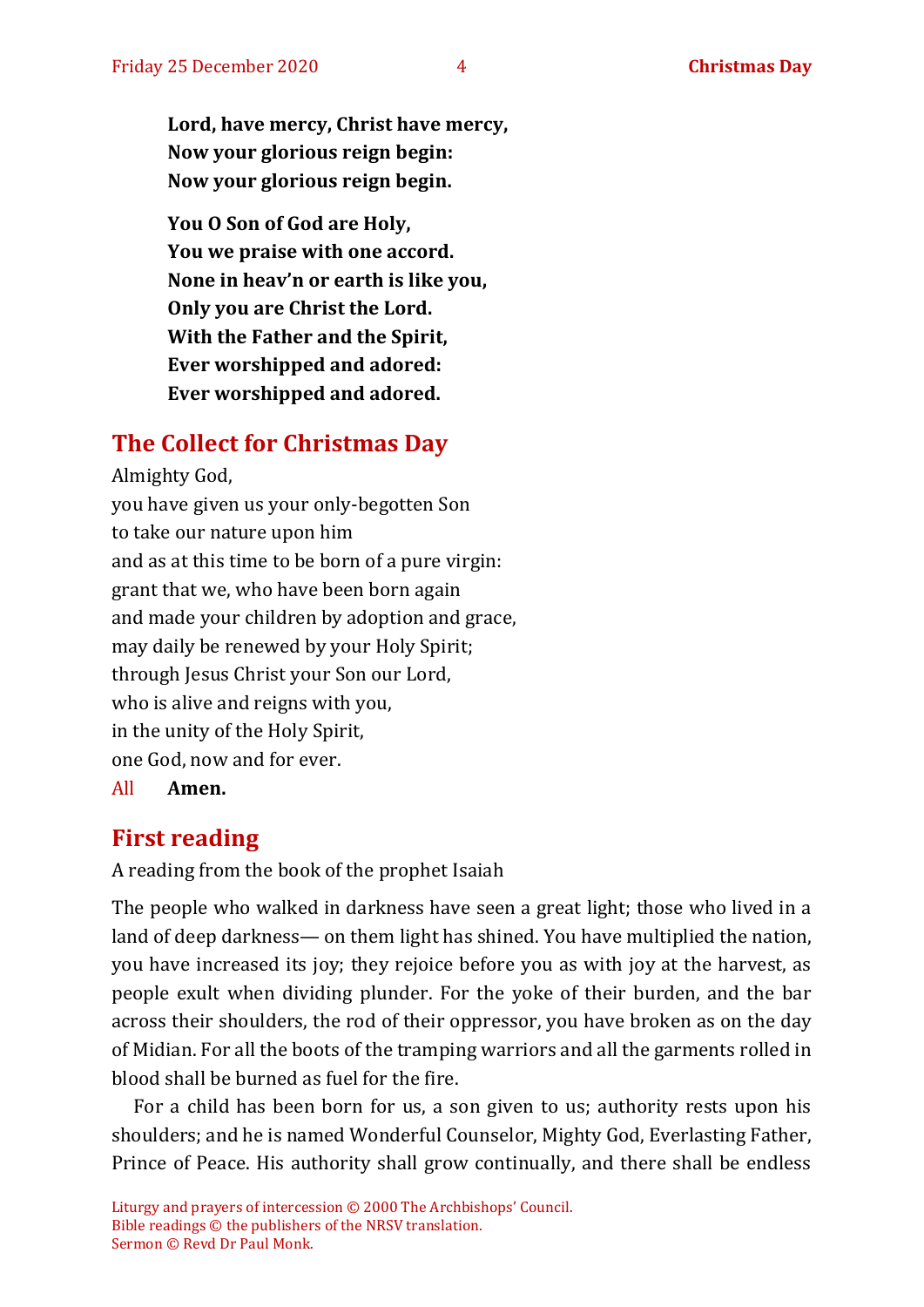peace for the throne of David and his kingdom. He will establish and uphold it with justice and with righteousness from this time onward and forevermore. The zeal of the Lord of hosts will do this. *Isaiah 9:2–7*

This is the Word of the Lord

All **Thanks be to God.**

## **Second reading**

A reading from St Paul's Letter to Titus

For the grace of God has appeared, bringing salvation to all, training us to renounce impiety and worldly passions, and in the present age to live lives that are self-controlled, upright, and godly, while we wait for the blessed hope and the manifestation of the glory of our great God and Saviour, Jesus Christ. He it is who gave himself for us that he might redeem us from all iniquity and purify for himself a people of his own who are zealous for good deeds. *Titus 2:11–14*

This is the Word of the Lord

All **Thanks be to God.**

HYMN 2 **[The Calypso Carol](https://www.youtube.com/watch?v=W1UI5Ko34XQ)** (please click on this link to hear the hymn)

# **Gospel reading**

Hear the Gospel of our Lord Jesus Christ according to Luke All **Glory to you O Lord.**

In those days a decree went out from Emperor Augustus that all the world should be registered. This was the first registration and was taken while Quirinius was governor of Syria. All went to their own towns to be registered. Joseph also went from the town of Nazareth in Galilee to Judea, to the city of David called Bethlehem, because he was descended from the house and family of David. He went to be registered with Mary, to whom he was engaged and who was expecting a child. While they were there, the time came for her to deliver her child. And she gave birth to her firstborn son and wrapped him in bands of cloth, and laid him in a manger, because there was no place for them in the inn.

In that region there were shepherds living in the fields, keeping watch over their flock by night. Then an angel of the Lord stood before them, and the glory of the Lord shone around them, and they were terrified. But the angel said to them, 'Do not be afraid; for see—I am bringing you good news of great joy for all the people: to you is born this day in the city of David a Saviour, who is the Messiah, the Lord.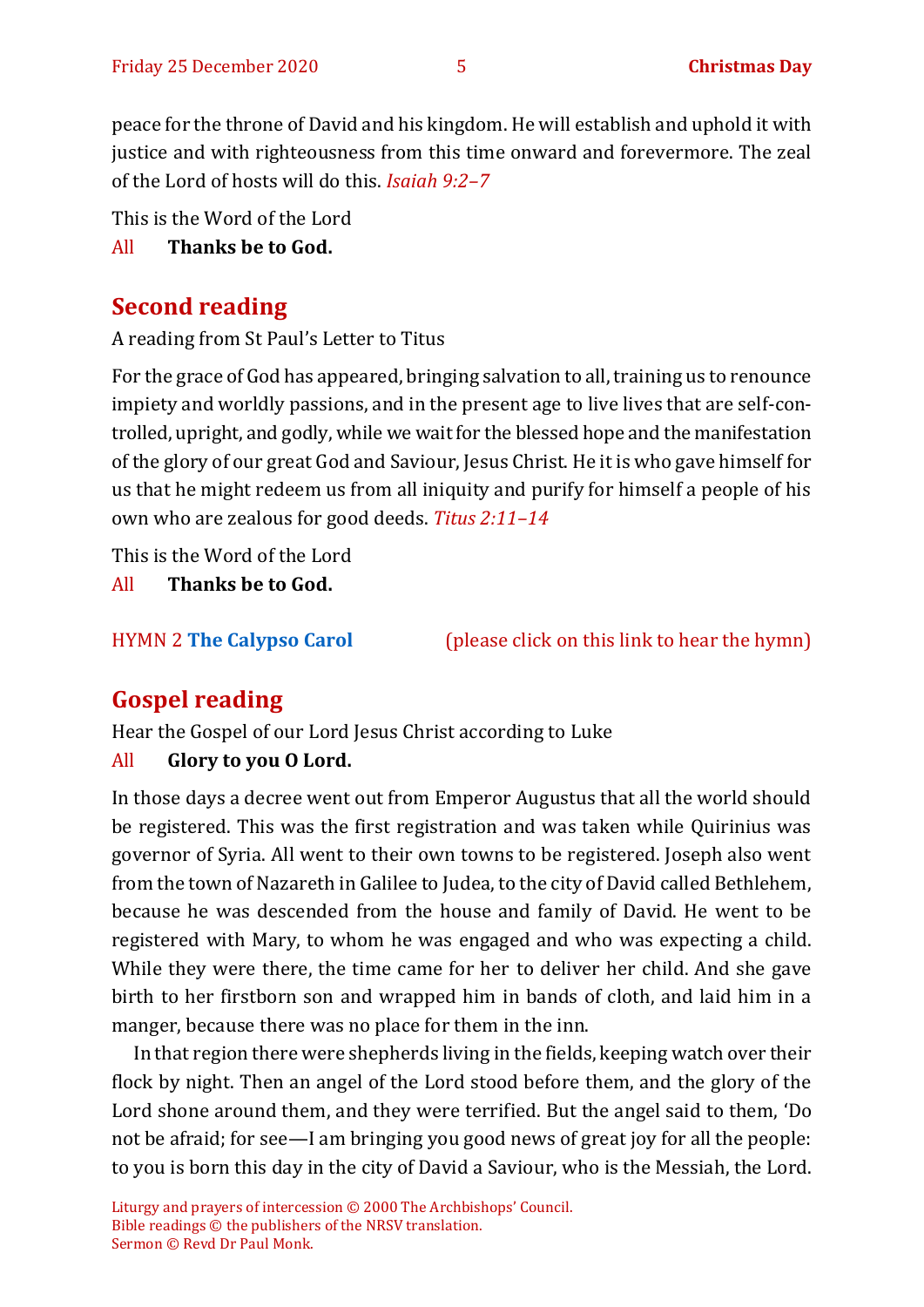This will be a sign for you: you will find a child wrapped in bands of cloth and lying in a manger.' And suddenly there was with the angel a multitude of the heavenly host, praising God and saying, 'Glory to God in the highest heaven, and on earth peace among those whom he favours!' When the angels had left them and gone into heaven, the shepherds said to one another, 'Let us go now to Bethlehem and see this thing that has taken place, which the Lord has made known to us.' So they went with haste and found Mary and Joseph, and the child lying in the manger. When they saw this, they made known what had been told them about this child; and all who heard it were amazed at what the shepherds told them. But Mary treasured all these words and pondered them in her heart.

The shepherds returned, glorifying and praising God for all they had heard and seen, as it had been told them. *Luke 2:1–20*

This is the Gospel of the Lord

#### All **Praise to you O Christ.**

#### **Sermon**

For many people, Christmas means gifts. During Advent this year, we will have thought about gifts, seen advertisements for gifts, bought and received gifts. We will have seen big gifts and small gifts, cheap gifts and expensive gifts; we've seen gifts chosen with exquisite care and random gifts chosen in haste with no apparent thought. So, without doubt, we've also seen some gifts that are better than others.

Jesus is the best gift ever given. Taking that thought—that God gave us Jesus *as a free and undeserved gift*—it's interesting to compare some of the ways we think about gifts. They may be soft toys and bottles, nick-nacks or pearls. So let's devise a few simple ways of deciding what makes a good, appropriate gifts. With these criteria in mind, we can then assess how we treat this gift of Jesus.

Firstly, the best presents make a difference. For example, when I was seventeen, my birthday present from my parents was a series of driving lessons. Having learned to drive I can do different things and go to different places. In truth, the present not only made a difference but actually changed me. If we take the gift of Jesus seriously, has our life been changed by this gift or are we same person now as when we received the gift of Jesus?

Secondly, the best presents were those we still use, enjoy and appreciate, even after a long period of time. A present might look wonderful on Christmas Day, but it can't be a truly *great* present if it we can ignore it soon afterwards. If we take the gift of Jesus seriously, is he a flash in the pan, or do we continue and persevere, getting to grips with his demands and the plans he has for us? Are we as fired up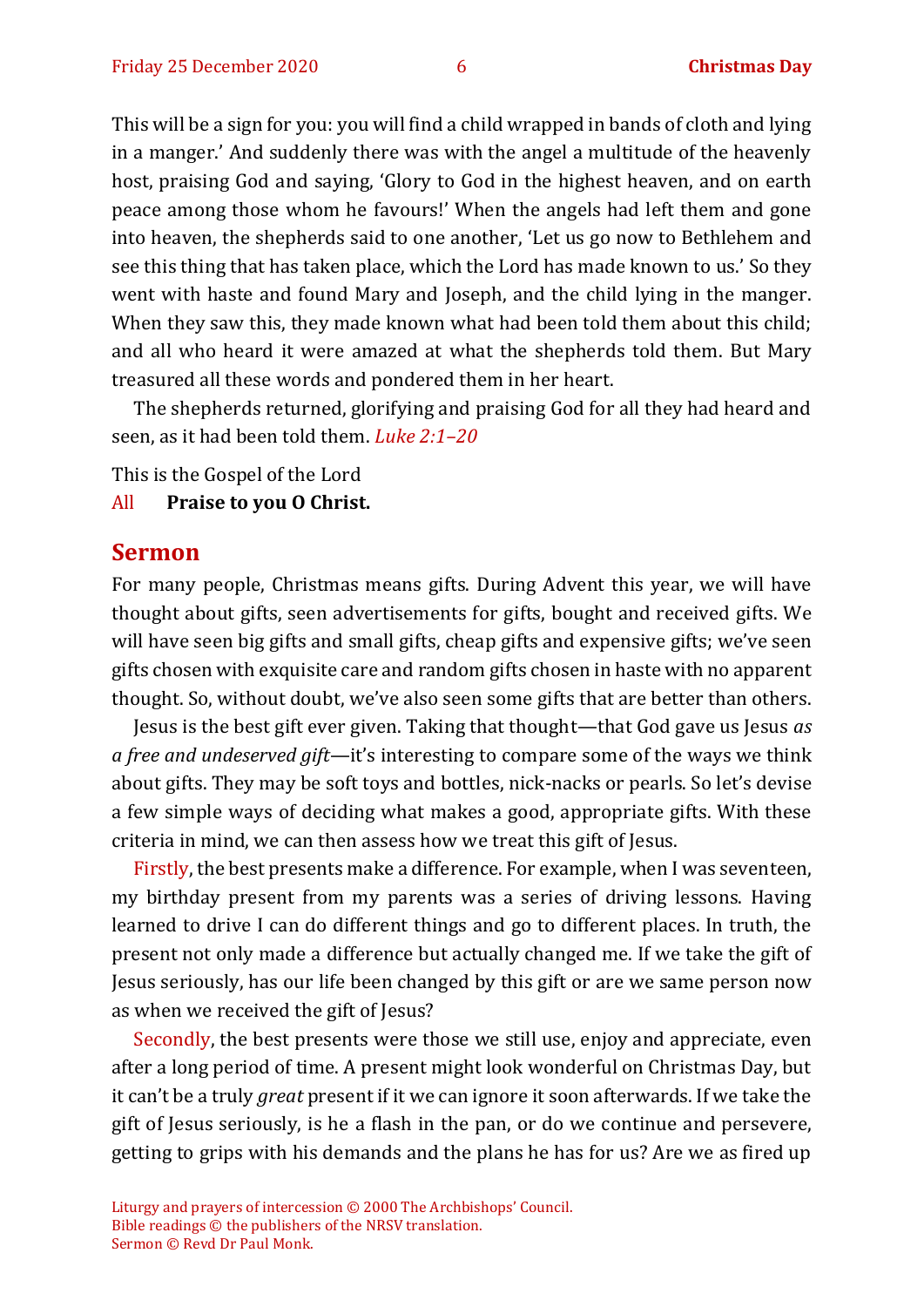today as we were when we first received the gift of Jesus? Do we still revere him?

Thirdly, we tend to show off the best presents. It's not necessarily the case that we show off because we want attention. If the present is useful, or changes us, it would be difficult to avoid seeing it, displaying it, taking it out and letting others see it, because it means so very much to us. If we take the gift of Jesus seriously, do we show the gift of faith in Jesus in our lives? Do we let others see him; do we talk about him; do we look different with him than we did before, before this wonderful gift?

We all love Christmas and Christmas gifts. This Christmas, we recall how God gave Jesus to us as a free and underserved gift. We can ignore that gift or we can take him and wrap our lives around him. Is Jesus a good gift in your life, or is he unwrapped, and then left on a shelf? Is Jesus the gift of God or no gift at all?

## **The Creed**

This version of the Gloria is sung to the tune of 'God rest ye merry gentlemen'. Please click **[here](https://www.youtube.com/watch?v=RZjHDSlTi2U)** for the tune.

**We sing the faith of Holy Church, The fam'ly of the Lord Made one by God in Jesus Christ, By earth and heaven adored: The Father who has all things made And on us blessings poured:**

**O Lord, we love you and believe, and believe! O Lord, we love you and believe!**

**The angel to the Virgin came Announcing the Lord's birth As Jesus Christ, pure Mary's son, To save the fallen earth. He lived, and on the cross he died— Love spent beyond all worth: Refrain On the third day he rose again As by the Scriptures told; Then into heaven glorified: Th'eternal shepherd's fold. And he shall come at end of time To start the age of gold: Refrain**

Liturgy and prayers of intercession © 2000 The Archbishops' Council. Bible readings © the publishers of the NRSV translation. Sermon © Revd Dr Paul Monk.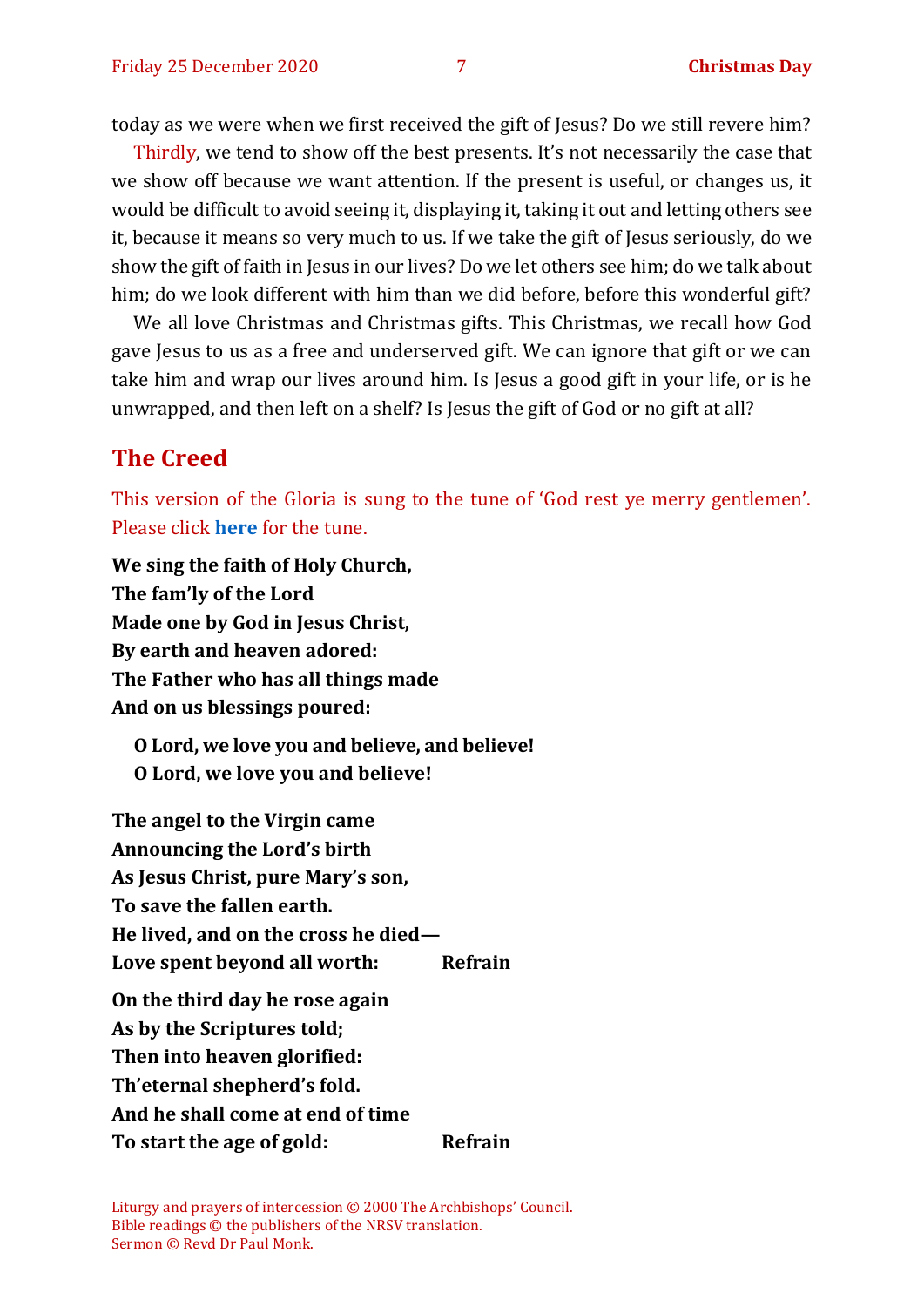**The Spirit's life fills all the world With healing gifts and power. We are the Church, the first saints' heirs, Where fellowship must flower. Forgiven sins—Christ's risen life That frees us from death's hour: Refrain**

## **Prayers of intercession**

Let us pray to Jesus our Saviour. Christ, born in a stable, give courage to all who are homeless. Jesus, Saviour,

#### All **hear our prayer.**

Christ, for whom the angels sang, give the song of the kingdom to all who weep. Jesus, Saviour,

#### All **hear our prayer.**

Christ, worshipped by the shepherds, give peace on earth to all who are oppressed. Jesus, Saviour,

#### All **hear our prayer.**

Christ, before whom the wise men knelt, give humility and wisdom to all who govern. Jesus, Saviour,

#### All **hear our prayer.**

Christ, whose radiance filled a lowly manger, give the glory of your resurrection to all who rest in you. Jesus, Saviour,

#### All **hear our prayer.**

Jesus, Saviour, child of Mary,

you know us and love us,

you share our lives

and hear our prayer.

Glory to you for ever.

#### All **Amen.**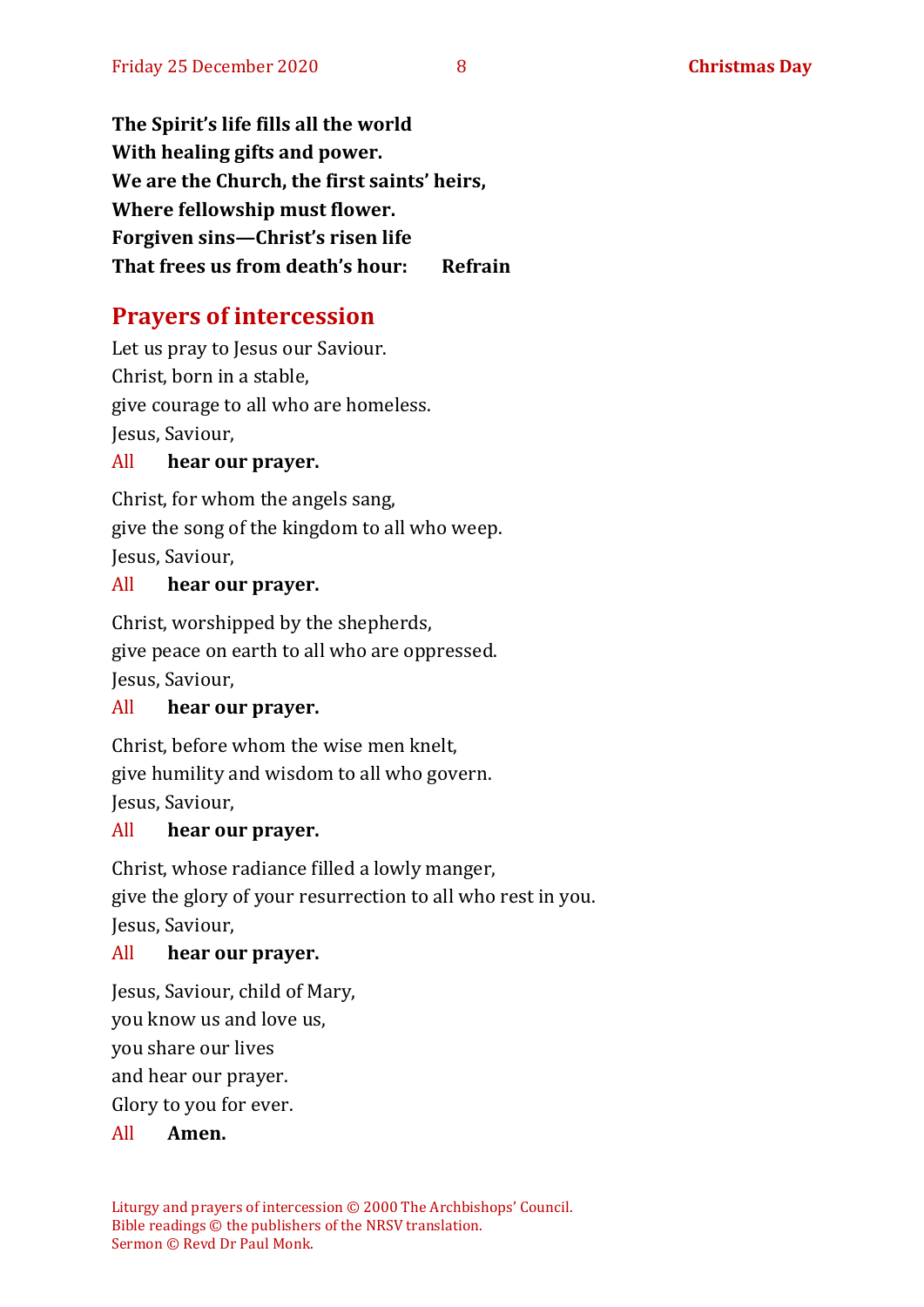Merciful Father,

All **accept these prayers for the sake of your Son, our Saviour Jesus Christ. Amen.**

### **The peace**

Unto us a child is born, unto us a son is given, and his name shall be called the Prince of Peace.

The peace of the Lord be always with you,

All **And also with you.**

HYMN 3 **Away [in a manger](https://www.youtube.com/watch?v=yjke_DVaa_c&t=2s)** (please click on this link to hear the hymn)

The liturgy of the Communion Service appears below

# The Dismissal

May the joy of the angels, the eagerness of the shepherds, the perseverance of the wise men, the obedience of Joseph and Mary, and the peace of the Christ-child be yours this Christmas; and the blessing.

All **Amen.**

#### HYMN 4 **[God rest ye merry gentlemen](https://www.youtube.com/watch?v=IdScvjNCfSA)** (click on this link to hear the hymn)

Go in peace to love and serve the Lord.

All **In the name of Christ. Amen.**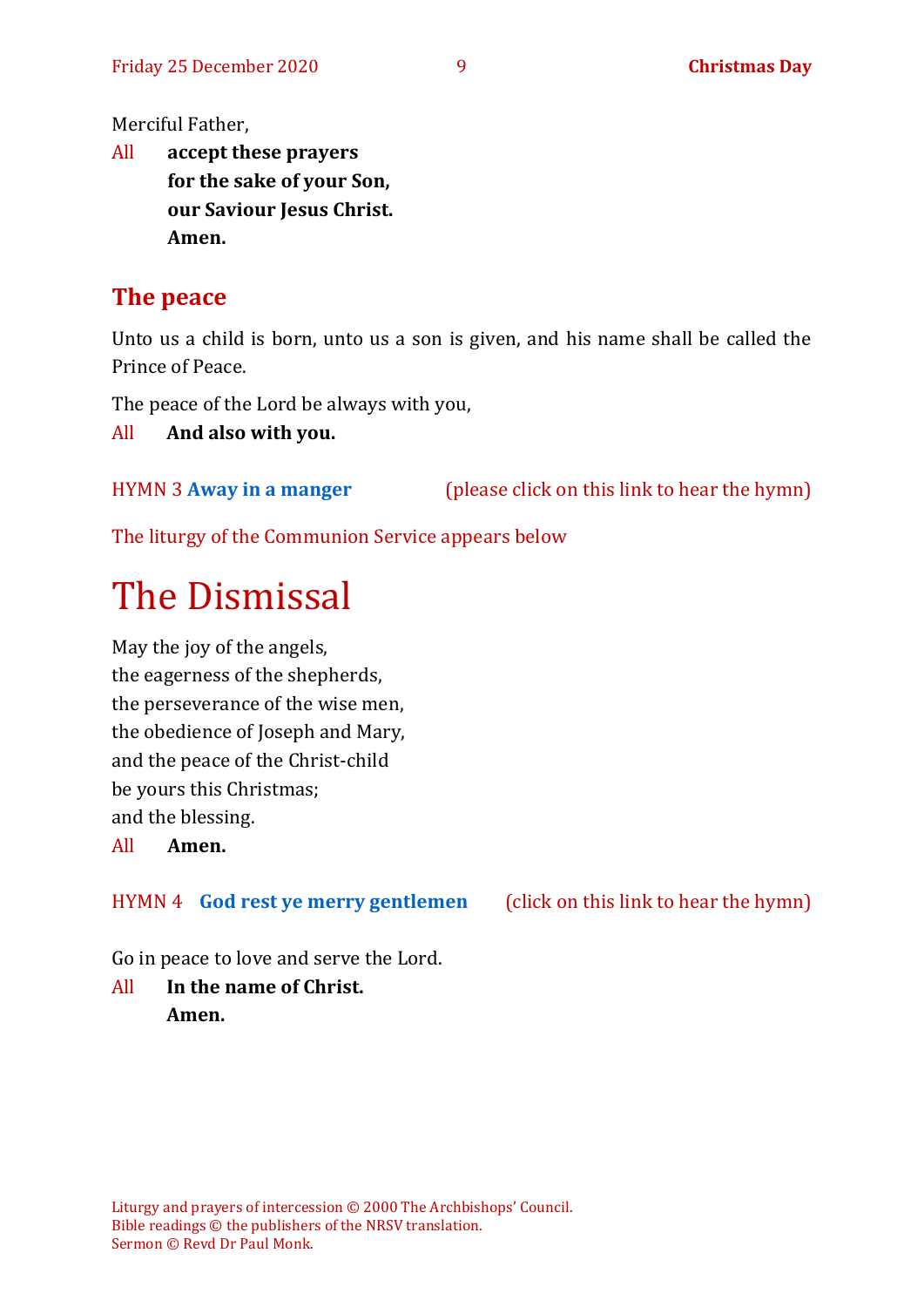# The Liturgy of the Sacrament

## Eucharistic Prayer (prayer E)

The Lord be with you

#### All **and also with you.**

Lift up your hearts.

#### All **We lift them to the Lord.**

Let us give thanks to the Lord our God.

#### All **It is right to give thanks and praise.**

All glory and honour be yours always and everywhere, mighty creator, ever-living God. We give you thanks and praise for your Son, our Saviour Jesus Christ, who for love of our fallen race humbled himself. and was born of the Virgin Mary by the power of your Spirit, and lived as one of us. In this mystery of the Word made flesh you have caused his light to shine in our hearts, to give knowledge of your glory in the face of Jesus Christ. In him we see our God made visible and so are caught up in the love of the God we cannot see. Therefore with all the angels of heaven we lift our voices to proclaim the glory of your name and sing our joyful hymn of praise:

All **Holy, holy, holy Lord, God of power and might, heaven and earth are full of your glory. Hosanna in the highest. Blessed is he who comes in the name of the Lord. Hosanna in the highest.**

We praise and bless you, loving Father, through Jesus Christ, our Lord; and as we obey his command, send your Holy Spirit, that broken bread and wine outpoured may be for us the body and blood of your dear Son.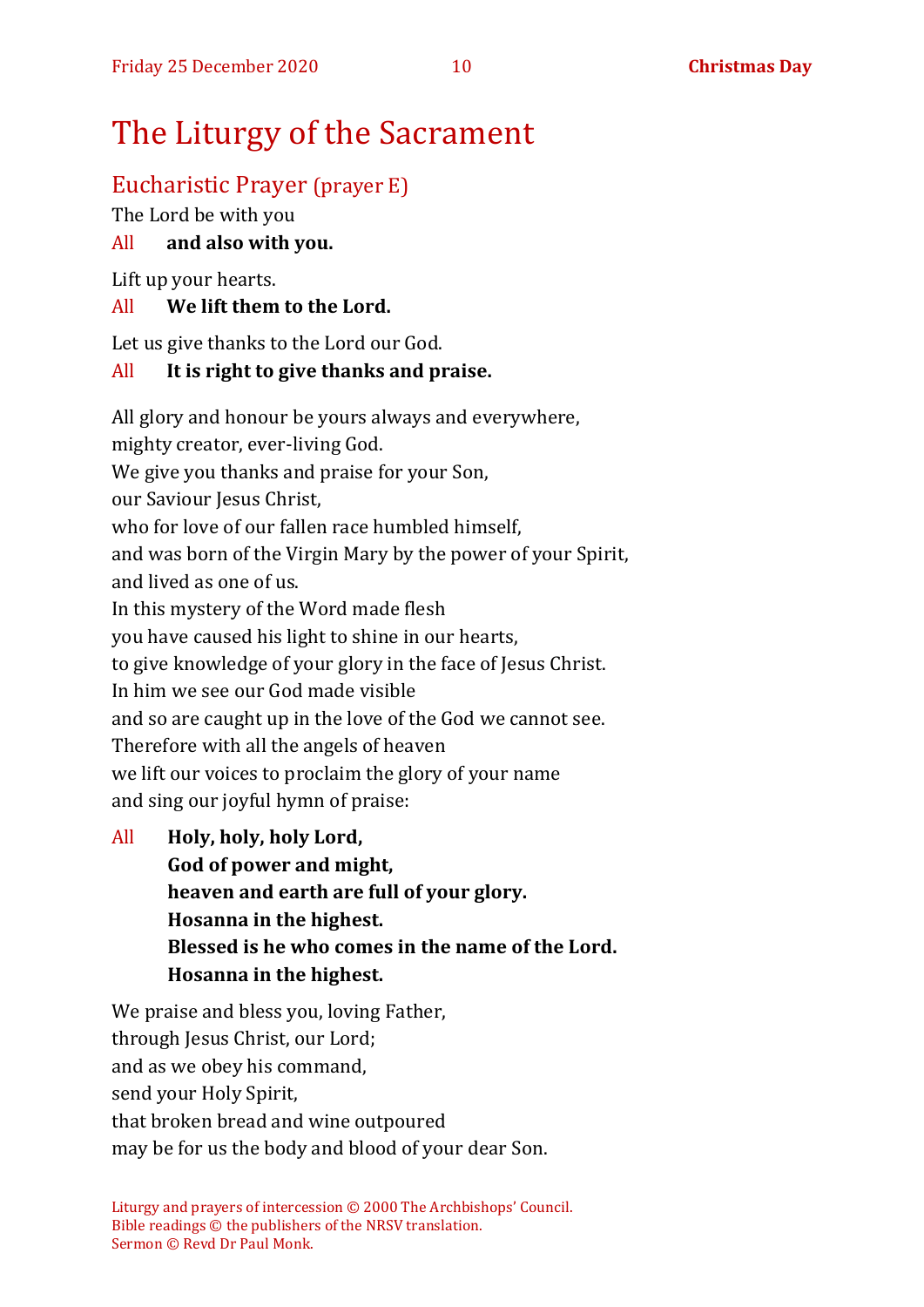On the night before he died he had supper with his friends and, taking bread, he praised you. He broke the bread, gave it to them and said: Take, eat; this is my body which is given for you; do this in remembrance of me.

When supper was ended he took the cup of wine. Again he praised you, gave it to them and said: Drink this, all of you; this is my blood of the new covenant, which is shed for you and for many for the forgiveness of sins. Do this, as often as you drink it, in remembrance of me.

So, Father, we remember all that Jesus did, in him we plead with confidence his sacrifice made once for all upon the cross.

Bringing before you the bread of life and cup of salvation, we proclaim his death and resurrection until he comes in glory.

Great is the mystery of faith:

All **Christ has died. Christ is risen. Christ will come again.**

Lord of all life, help us to work together for that day when your kingdom comes and justice and mercy will be seen in all the earth.

Look with favour on your people, gather us in your loving arms and bring us with all the saints to feast at your table in heaven.

Through Christ, and with Christ, and in Christ, in the unity of the Holy Spirit, all honour and glory are yours, O loving Father, for ever and ever.

#### All **Amen.**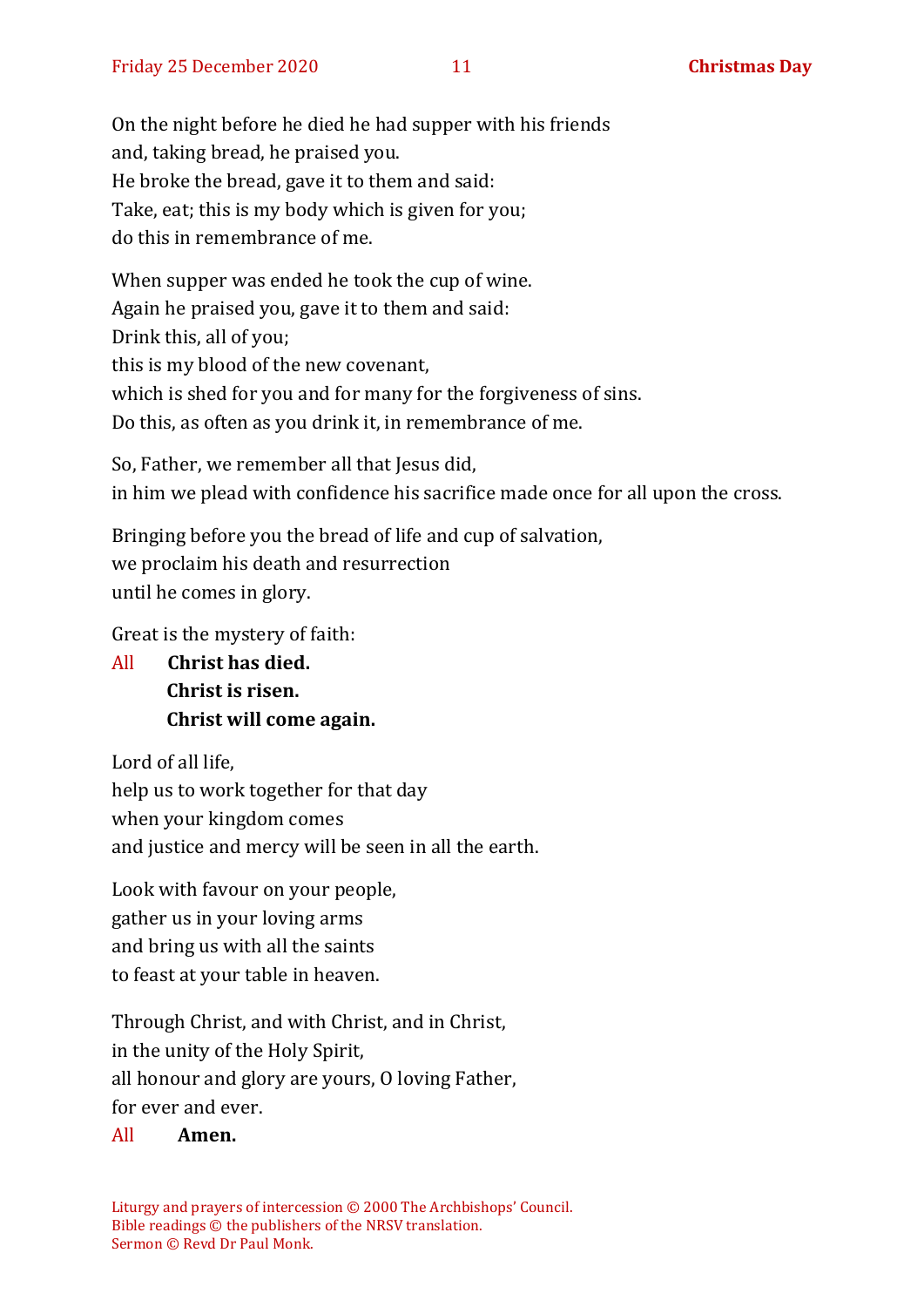## The Lord's Prayer

As our Saviour taught us, so we pray

All **Our Father in heaven, hallowed be your name, your kingdom come, your will be done, on earth as in heaven. Give us today our daily bread. Forgive us our sins as we forgive those who sin against us. Lead us not into temptation but deliver us from evil. For the kingdom, the power,** 

**and the glory are yours now and for ever. Amen.**

## Breaking of the Bread

We break this bread to share in the body of Christ.

- All **Though we are many, we are one body, because we all share in one bread.**
- All **Lamb of God,**

**you take away the sin of the world, have mercy on us.**

**Lamb of God, you take away the sin of the world, have mercy on us.**

**Lamb of God, you take away the sin of the world, grant us peace.**

Draw near with faith. Receive the body of our Lord Jesus Christ which he gave for you, and his blood which he shed for you. Eat and drink in remembrance that he died for you, and feed on him in your hearts by faith with thanksgiving.